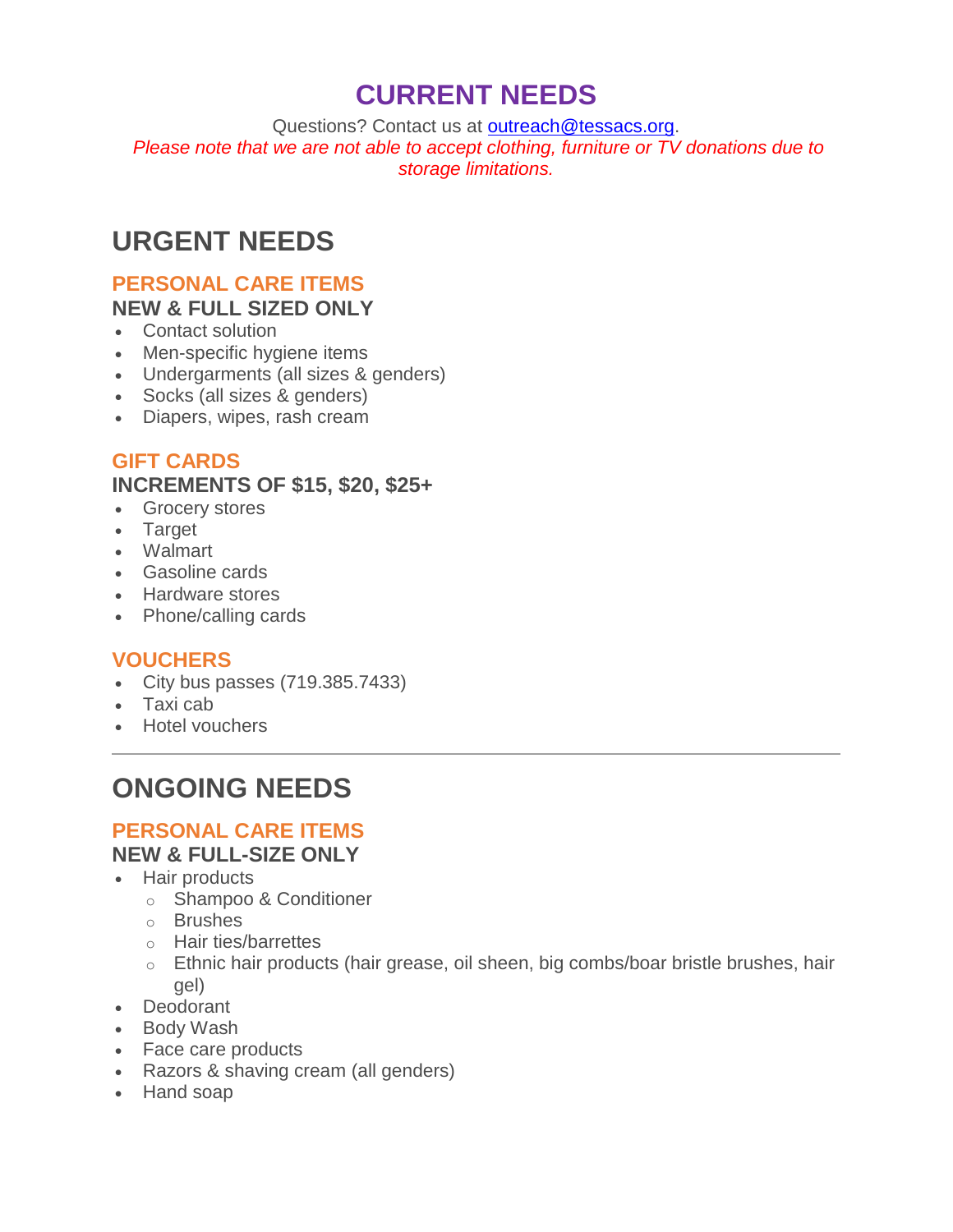#### *Please not that at this time we are not able to accept clothing, furniture or TV donations due to storage limitations.*

- Contact solution
- Sunscreen
- Male-specific hygiene products
- Underwear (All sizes & genders)
- Socks (All sizes & genders)
- Undershirt/t-shirt packs (All sizes & genders)

### **HOME GOODS**

- Cleaning supplies
	- o Sponges
	- o Dish soap (dishwasher & liquid)
	- o Sanitizing cleaners (bleach, Lysol, Clorox wipes)
	- o Pine Sol
	- o Vinegar & baking soda
	- o Laundry detergent & fabric softener
- Kitchen goods
	- o Silverware
	- o Plastic cups, bowls, and pitchers
	- o Mugs
- Paper products
	- o Toilet paper
	- o Paper towels
- New pillows
- New bedding
- New bath towels
- Night lights
- Batteries

## **CHILDREN'S PRODUCTS**

- Art supplies
	- o Crayons
	- o Fine tip markers
	- o Craft making items
	- o Coloring/Activity books all ages
	- o Sketch books
- School Supplies
	- o Folders
	- o Notebooks
	- o Backpack
- Tickets for events/activities/movies
- New Toys
- Healthy Snacks
- School uniforms (clean and in good condition)
- Potty Chairs
- Childcare Items (NEW & FULL-SIZED ONLY)
	- o Diapers